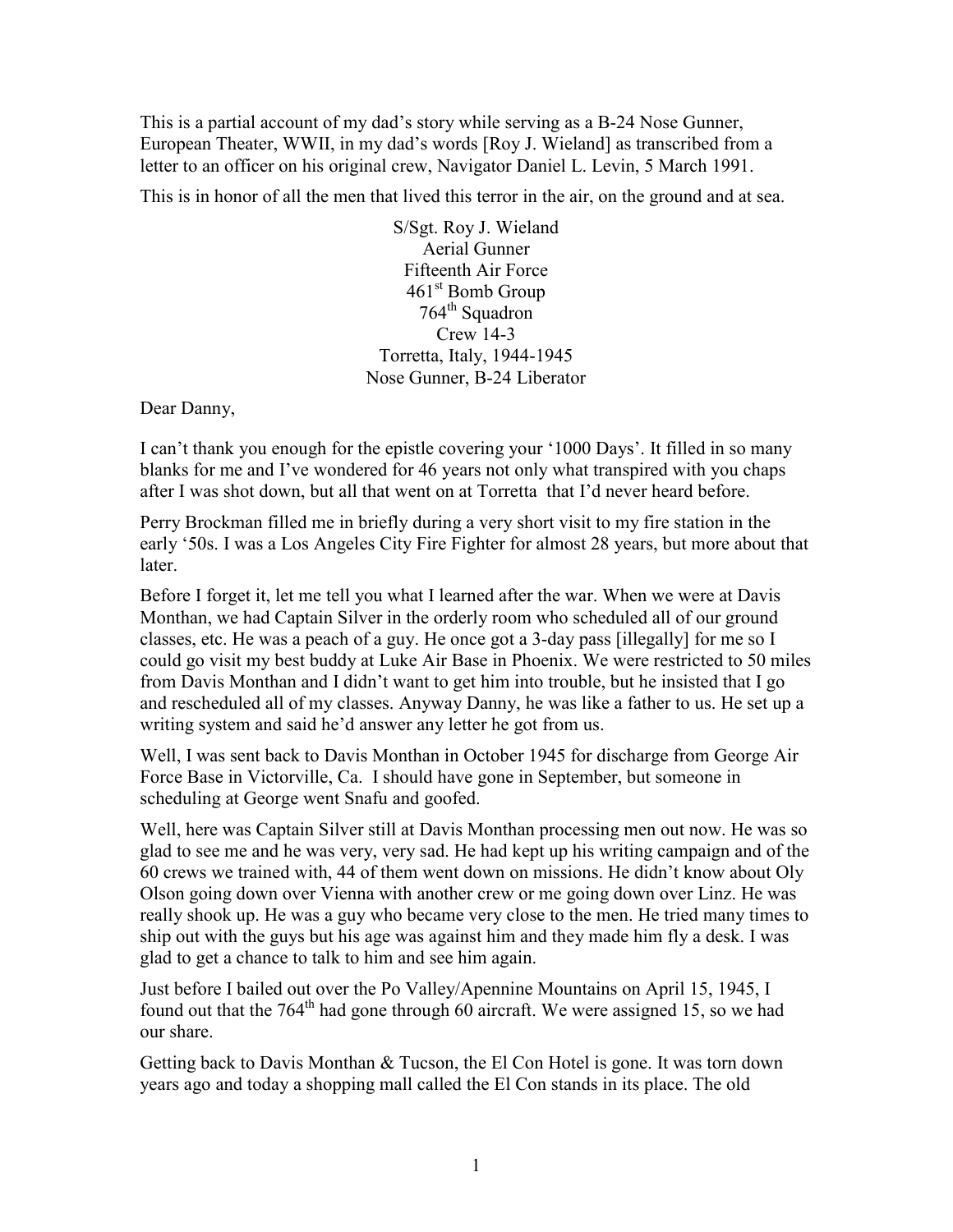Spanish style water tower out front is the only thing left of the old hotel. A few years back, a new El Conquistador was built in the northwest area of Tucson and it is gorgeous.

Danny, we never called the Pit at the Santa Rita the 'Passion Pit'. We always called it the 'Panther Pit' and we always went there for a glass of good old 'Panther Piss'. The old blue movies on Miracle Mile lasted for years after WWII, and then finally gave way.

Dancing and who could get the emptiest beer glasses on a booth table were the things of "higher" interest there.

Tucson used to be all desert from the railroad underpass on Broadway to Davis Monthan, except for the El Con and Broadway Village which is still there.

Now, it's solid city, businesses and homes. It all goes way beyond Davis Monthan by a good 10 miles.

When I returned to Tucson in October 1945, the Air Base was loaded with B-29s. Not one old B-24 in sight. I wanted to climb aboard one for one last look. Well, it finally happened last October at the  $461<sup>st</sup>$  reunion.

Just outside the fence on the south side of Davis Monthan is the Pima County Air Museum. In the late 70's the Indian Government decided to give back a patrol plane the U.S. had given them after WWII. It was a B-24J in perfect shape. It still had all its guns, etc. A crew of old WWII guys volunteered to fly it to Tucson from India. The Air Force provided fuel and stops all the way back. The Pima County people tell me it could be ready to fly in just a few hours.

They decorated it with the  $461<sup>st</sup>$  tail colors and for the first time since they got it, they opened it up for all the old  $461<sup>st</sup>$  guys. It was really weird crawling up into that plane with all those old guys.

"I don't remember this S.O.B. being so small" said one very heavy set guy like myself. I could hear my bones creaking and cracking along with a lot of others as they squeezed under the bomb-bay doors and through the hatches. It was like being in a time warp.

I was there with a guy named John LaZier. John recognized me at check-in. I wouldn't have known him. John & I bailed out together at Linz. He was a member of L.R. Toothman's crew. Their navigator was a thin, red headed chap named Paul Ashworth. He passed away in the late 50's after becoming an M.D. He was wounded so badly I never thought he'd walk again. Shrapnel hit him in the right cheek of his buttocks and we were looking at his hip joint. Thank god we had plenty of morphine with us. I had pockets full to give him. But I'm getting ahead of my story - back to Torretta. John LaZier and a group of 36 from the  $461<sup>st</sup>$  went back to Torretta in 1988. They had extensive video footage of the area including Cerignola. The old buildings are still there, but due to land reform, the people now own what they farm  $\&$  the whole base is vineyards  $\&$  orchards. John also went back to Amstetten, Austria and Hollenstein, Austria, which is in the Alps. Amstetten is in the Danube Valley. The old barracks we were held prisoner in is still there. It's preserved as a WWII monument of sorts.

Anyway, they promised to bring the videos to Rapid City next August. That should be really interesting. Back to Tuscon.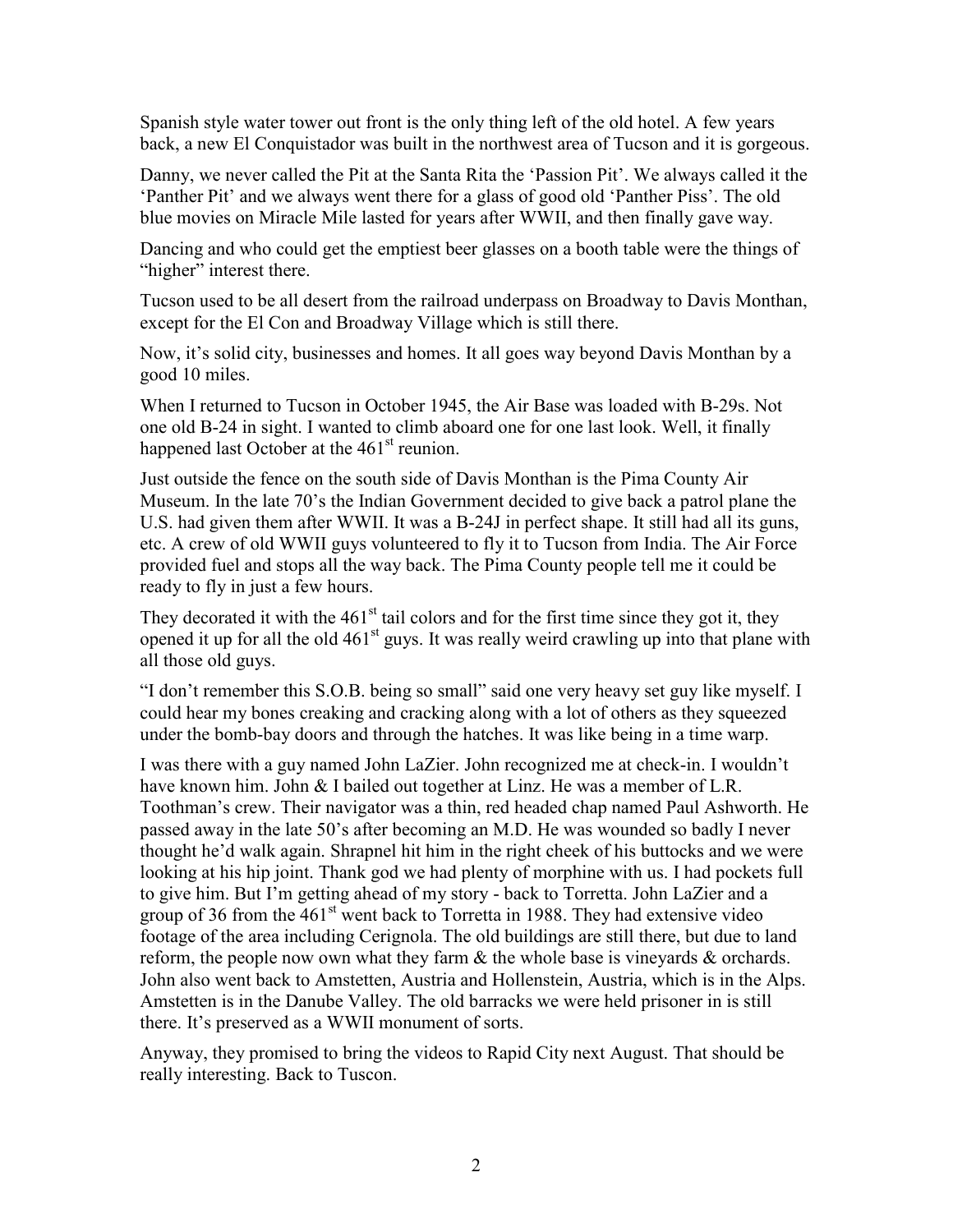I didn't know that Oly had survived Vienna until I saw the roster last October in Tucson. I wrote to him and a couple of months ago he called me. He's in Florida right now, retired. He spent 3 months there every year to get away from the Minnesota cold. He had to admit he couldn't exactly remember which one of the enlisted guys I was. I told him I was third from the right in the front row. He was kind of embarrassed. I told him "forget it. I've lost so many names, etc." And that's why your "1000 Day" deal was so super. You either have a photographic memory or you kept a daily log or something, Danny. I had completely forgotten the names "Gioia Del Calle" and "Torretta".

And another thing was Captain Levin. We enlisted guys bought Chi-Chi or Tufa Block, as it was also known, paid the "gooks" to pave the floor and build walls for our tent, too. All the enlisted people did. We took a driver and a 6x6 south of "Dirty Canosa" and watched the gooks hand cut the block from the hillside with maddock-like tools and a precision swing any good golfer prays for. I personally supervised each block loaded and you should have heard the gooks scream when I wouldn't take the half or busted block.

They knew it had to be cut around the doors and windows but they couldn't bend me. And we had something you guys didn't. We had Clyde Bowlsby. The guy was a genius at building something out of junk, or nothing. He built the neatest door for our tent with a locking latch, complete with a Plexiglas window. Then he made window frames out of old crates.

Clyde spent half of his time over at the old bone yard scrounging stuff off of old B-24s. He kept coming back with an array of old shell casings, aluminum tubing, anti-aircraft shipping cases from shells and a couple of 55 gallon drums. He built a stove complete with stack and damper. The windows were a work of art with Plexiglas and plastic, a few bottles, etc. They were works of art and we used to joke that we better never tell you guys or you'd change tents with us! Ha! We all tried to help, but Clyde knew exactly what he wanted to do and he asked us just to help when asked. He was something else - a really nice guy. He was awfully quiet and very shy. I'm sorry I didn't rediscover his whereabouts until last September. I spoke with his widow at that time and she had told me that he had passed away August 15, 1983 of cancer.

I haven't forgotten you, Danny. You've been very much on my mind. I've just had so much other stuff going on; I just never got around to writing until now.

About a month ago, I talked to Perry Brockman. Perry is going to try to make Rapid City as is Oly Olson.

You never knew it, Danny, but I used to worry about you getting shot down and captured by the Germans. I was so damned glad when you got #35. And you always were in on the roughest ones. I didn't get to go to Blechhammer, that December '44 mission. I sat it out because they didn't need a nose gunner or enlisted bombardier. Ernie and Crew didn't get back from the mission until the following day. We sent 36 bombers up there and 14 came back.

Ed Chan, a navigator in the  $766<sup>th</sup>$  and his crew were shot down over Blechhammer and were taken prisoner. Ed is chairman of the  $461<sup>st</sup>$  Roster update. He has helped find dozens and dozens of  $461<sup>st</sup>$  members. You probably know him from St. Louis.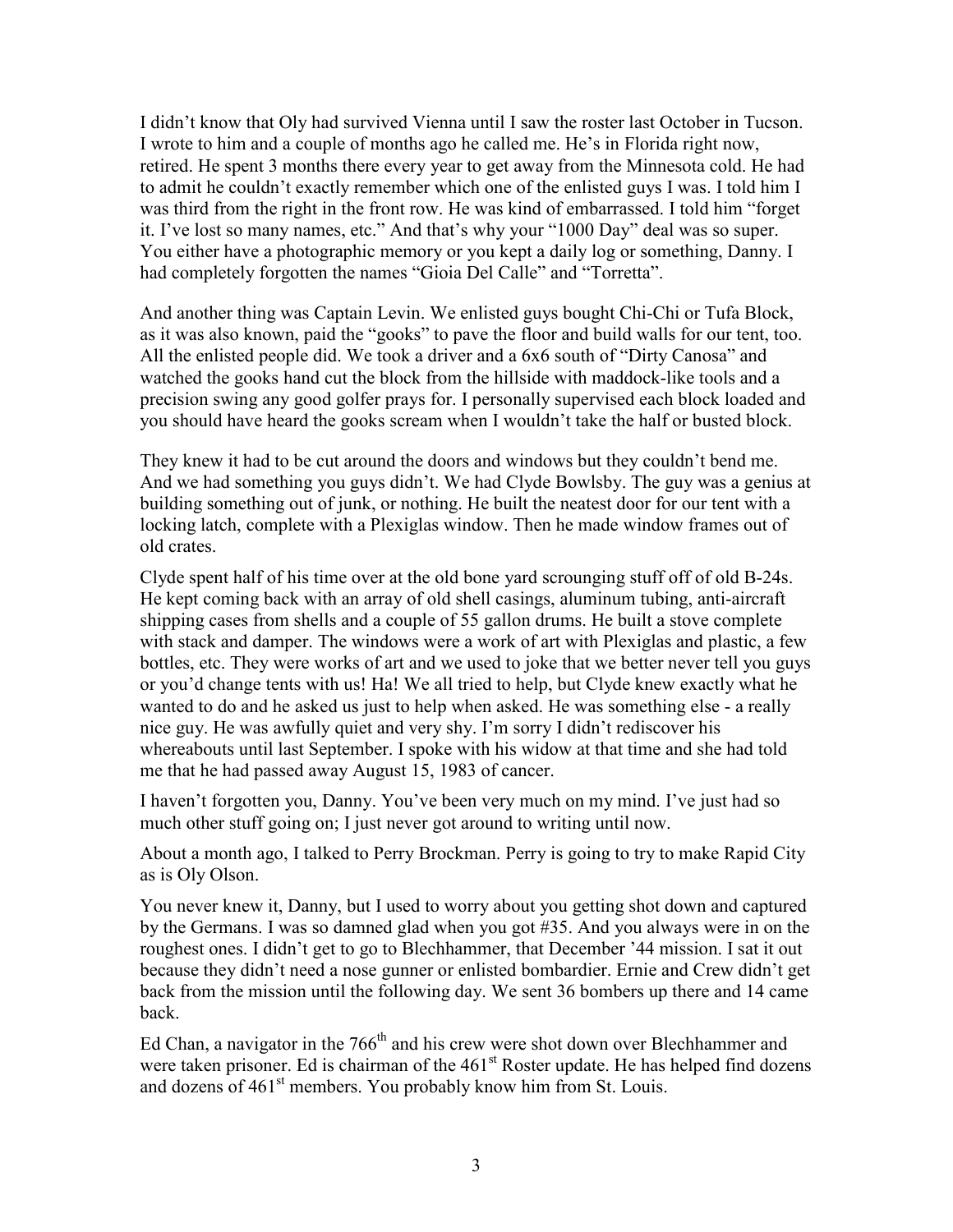Anyway, Danny Levin, --I want to thank you personally--- just for being the guy you are. One reason I stayed on Ernie's Crew was you. I never met a kinder, nicer, gentleman than you. You used to insist on helping us load ammo in the heat of summer even though it wasn't an officer's job. Your excuse and I remember it well, was, "I want to learn all I can about your jobs. We have to work together as a team".—All without ever once telling us you'd already been through gunnery school. I didn't know that until I read "1000 Days". It's so characteristic of you, Danny Levin. I thank you for the times you guided us out of harms way and I can think of several.

The other reason I stuck with Ernie's Crew was Ernie's ability as a pilot. He was the best. I only flew with one guy who was better and he was that captain who flew into the  $764<sup>th</sup>$ from the C.B.I. flying an old olive drab B-24D {like we flew occasionally at Davis Monthan}. Oh, I liked the guys fine. Oly was a lot of fun, but Rosulek & Ernie didn't like me. In fact, I don't think Ernie liked any of us, but what a hell of a pilot he was. And Bob was a damned good bombardier. I was there to take orders, not give them. I had terrific respect for you and Oly as officers but those other two were first class p….s at times. But—we had a job to do and we did it.

Of course you know I bailed out April 15, 1945 bombing in support of the American 5<sup>th</sup> Army in the Po Valley. A Lt. Brown was pilot. We were flying an old radar ship, redlined at 600 hours and it had almost 800.

All the systems started burning up. We had a 45 minute doors-open bomb run from Leghorn to target and drag on this old crate were just too much. It was old #16 I believe.

We had lost our formation going up through heavy clouds, so we flew all by ourselves. We had so little power left--- we were running on the Mags only. No intercom. We flew over the smoke pots and markers on 3 engines. Had to salvo the bombs, no power to drop with and then we were catching flak like crazy--- turned and headed for our own lines.

I'll never know if we salvoed in the right place, but I tried.

We now had two engines  $\&$  the word was passed to bail out. The Engineer asked me to go back and tell the guys in the waist to bail. I took my chute off & squeezed through the bomb bays, opened the rear hatch, screamed at the guys already around the rear hatch.

I put the D rings in the snaps on my harness, saw the guys bailing out in the front bomb bay and I dove out.

The chute opened with a terrible jerk and I was hanging from one riser. I thought I broke it and I could hear the webbing in the other riser creaking under my weight. I kept trying to pull myself up, hand over hand to the chest pack before the riser broke, but I couldn't do it.

It was then that I discovered that I had only engaged one D ring and snap. The other riser was still safely stitched to my harness. Was I ever relieved. I wound up one way and then back the other. I had no control over the chute. I came down in an Army quartermaster camp, in a mine field.

Lt. Brown had one engine left and finally managed to bail out. His chute caught in a tree and swung him backwards into the trunk, breaking his back.

We were taken to Florence and then flown back to Torretta by B-25 the next day.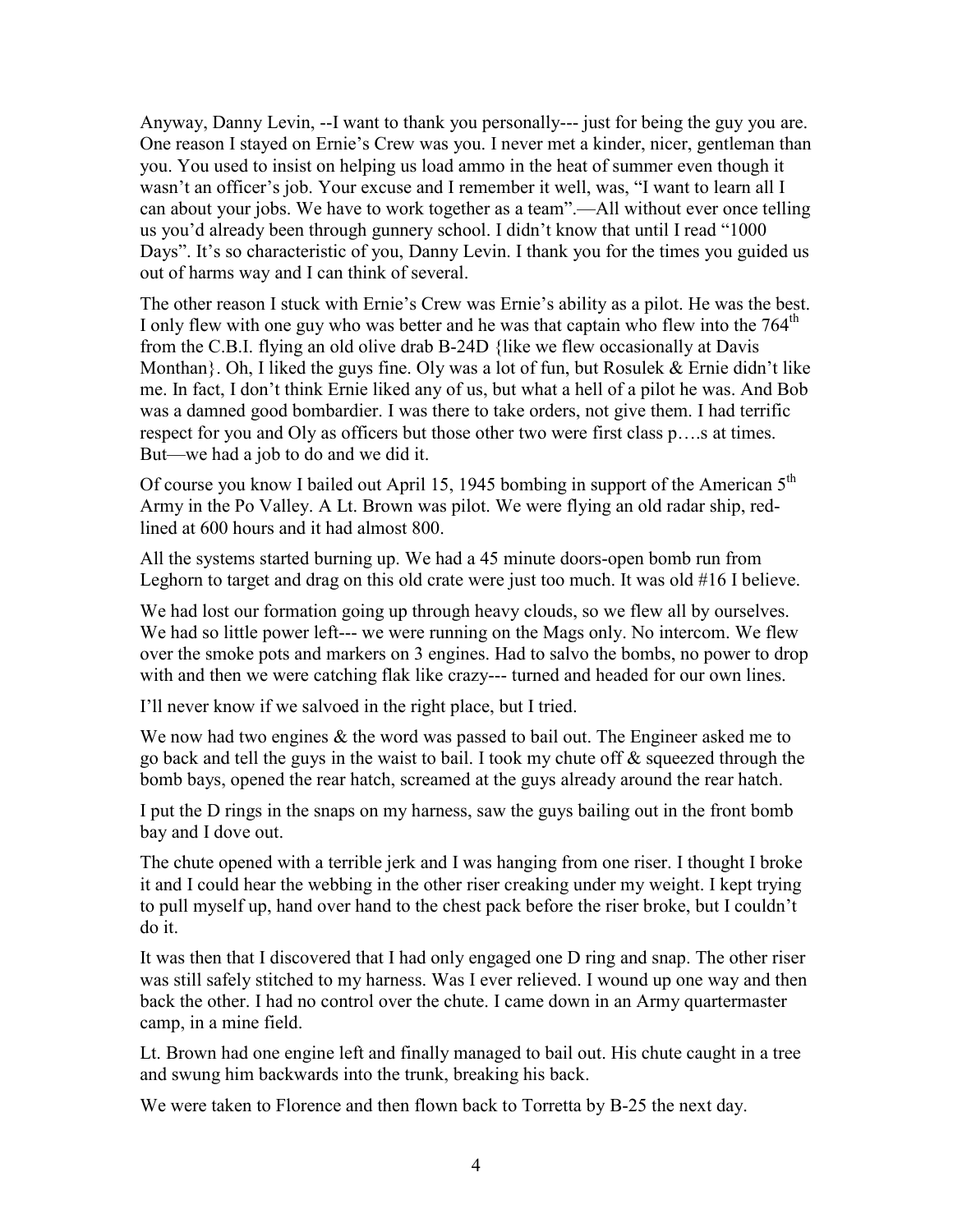I was called to operations and told that I could get off flight status if I so desired because of my forced bail-out. I refused because it was mission #25—I only had 10 to go—and I knew I'd never fly again if I didn't get right back in a B-24.

Boy, did I regret that on my way to #26. We got a made-up crew with a new green Pilot, Co-Pilot, and an even greener Flight Engineer. The Engineer didn't know enough to transfer fuel before we got to altitude and never asked anyone. The whole squadron was flying down valleys in the Alps like sitting ducks while this guy transferred fuel and the Pilot drove both 5 & 6 in the formation, clear out of formation {we were tail-end Charlie, #7}. I was never so scared in my life. I was sure this clown was going to get us all killed.

Two of the guys on board were flying their  $35<sup>th</sup>$  and boy, they were cussing this guy out on the intercom. He was going to have us all court-martialled [I kept my trap shut]. Instead, The Colonel "blue-goosed" this guy for 10 hours a day, several days in a row. The pilots that had to fly with him were really pissed, but we got a 55 gal. drum of frozen ice cream each day they flew.

Then came April 25, 1945.

I flew with Lt. Toothman's crew. It was their  $15^{th}$  mission and my  $27^{th}$ . All I had to do was pull the fuse pins, set up the intervelometer with Air Speed and sight-bomb off the lead ship. I got shot down on the last mission the  $15<sup>th</sup>$  flew past the Alps, or so I've been told.

It was a very clear day. We were after the Marshalling Yards at Linz. We knew flak was going to be intense. I had on a flak vest, a helmet and was straddling the two .50 caliber cans for the nose turret with my helmeted head jammed up in the astral dome.

We were to drop from 27,500 to 25,000 feet from the I.P. to the target. I believe we were flying in #3 position. I saw an 88 burst ahead of the lead ship but on an exact level with my eyes and the 12 o'clock position, then a second 88 exploded in just half the distance.

As if on a cadence with a metronome, a third 88 exploded just above the cockpit and a fourth 88 exploded in the tail turret, blowing it off the plane. The third shell entered the chin of the ship, passed through my straddling legs and ripped through the cockpit, between the pilot and co-Pilot, exiting the top before exploding above the ship.

Suddenly, all the Plexiglas in the astral dome exploded outward. My flak helmet flew up and back. The plane flipped over to the left and went into a power dive. Apparently I dropped the bombs by depressing the hand-held button during this time of the explosion.

I felt like some one had hit me in the back with a baseball bat, only harder. We were all pinned by centrifugal force. I could not back out of the astral opening. I went for a bearheaded ride outside the fuselage as the ship dove 10,000 feet.

Somehow, Dooney Scogins, the Flight Engineer, managed to get from the upper turret to the co-pilot, who was dead and sit down in his lap. All Plexiglas in the forward part of the plane, including the pPilot's windshield, was gone. The pilot, Lt. Toothman, had shrapnel wounds, breaking his left leg in three places and his left arm in two. He and Dooney somehow pulled that plane out of that power dive. I just knew that we were all dead. I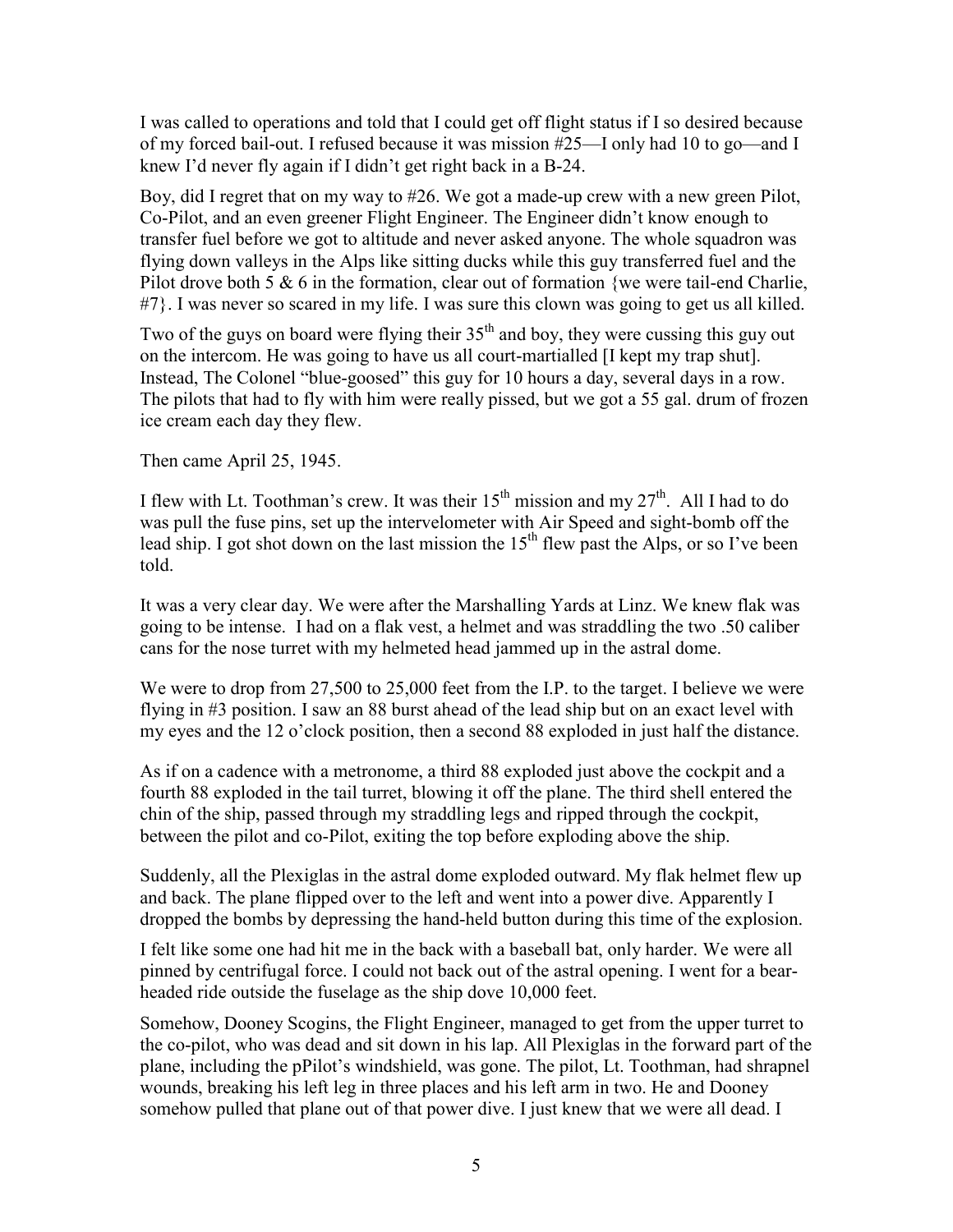could hear a high-pitched whine until it was more like a scream as we dove straight for the ground. The Navigator, Paul R. Ashworth, was sitting on the floor of the nose compartment by the salvo lever preparing to salvo if necessary. He had a soft-ball-sized piece of buttocks missing and one hip joint in plain site. I didn't find this out until we were captured on the ground.

The Norden Bomb-sight was missing and all Plexiglas was gone except for the nose turret. We pulled out, we assume, at around 7,000 or 8,000 feet. We flew in a stalling position, half the controls gone, gas pouring off the wings, the plane attempting to climb and then immediately stalling.

We got almost 20 miles away from Linz trying for the Russian lines. The doors on the nose turret were jammed with the inside hull doors. To this day, Danny, I'll never know how we did it, but Paul & I knew we had to get the nose gunner out. We both grabbed hold of the hull door, gave a terrific yank and tore the piano hinge from its mountings.

We then got Doug Morrison out of his turret. He was the calmest, coolest bastard I ever saw in my life. He just smiled and said, "What took you guys so long?" I, to this day, don't think that guy had a nerve in his body.

When I bailed out at 4,000 feet, I realized I was being fired at from the ground near an old farm house. Two of my shroud lines suddenly burst apart. A P-38 came out of nowhere and circled. I pointed wildly at the farm house and held my hands out in front of me, making machine gun gestures. He got the message as I disappeared behind a small rise in the ground. He made a low level run, stopping the enemy shooting as I hit the ground.

This time I had both D rings securely engaged. I was also the first to bail out.

Almost immediately, as I landed in this plowed field, I started running for a dense forest I had spotted from the air. I never made it. A German truck with more gun muzzles than I had ever seen, all pointed at me, came over the hill.

I surrendered and was taken on the back of a motorcycle to a school house which had been converted into a field hospital--- no beds---just hay on the floor. The last guy out--- Scoggins, was picked up almost 10 miles away.

After my capture, I was held in the field for about half an hour and counted 33 B-24s going down in flames. I put my head down and quit counting.

Just then, right overhead, I saw a B-17 in a flat spin, on fire from wing tip to wing tip, coming down in this same field. It suddenly exploded, the wings and forward fuselage in one piece, the waist and tail in another.

Pete DiGrasso of Boston was the ball turret gunner. He was pinned in the hatch just forward of the tail, trying to bail out. The explosion blew Pete out of the tail section and downward toward the ground. His chute opened immediately, but coming down, right on top of him was the burning wings and hull.

Just before it got to him, a second explosion split the wings and hull into three pieces, splitting from each other and away from Pete. They were all around him, but missed him completely. He didn't have a scratch on him. What a terrific little guy he turned out to be.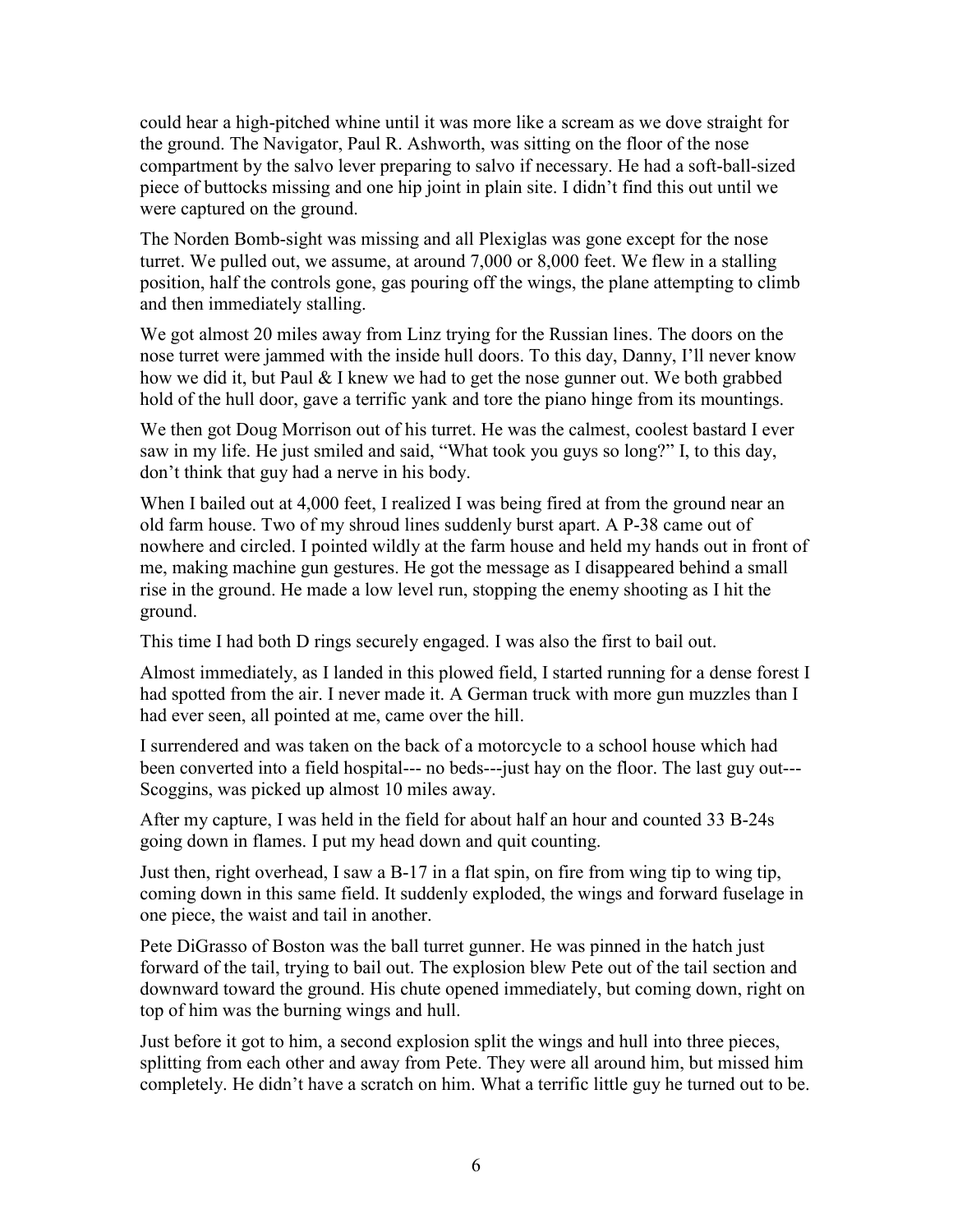He was the only survivor. He used to talk of ----'Skull—laaa - Squa waaa" all the time. [Bostonian accent?]

So, Pete was taken prisoner and brought along with the rest of us. That night, the Wehremacht brought in stacks of dog tags and asked us to identify them if we could. There were no names there that we knew. A lot of good men died that day. I remember thinking as I stood on the ground, "Oh no, there goes that telegram home, and here I am,  $OK$ "

Then I thought, and you'll find this hard to believe, "Thank God Danny finished his missions and didn't land in these devil's hands." I just thought, Danny, that when the AA got done with us later, I damn well knew I was glad you made it.

We were put in front of a firing squad later, saved by a Belgian colonel who out ranked the SS troopers. Another 2 minutes and we would have been dead.

I'm getting ahead of my story. The mission, as Perry Brockman told me the day he visited me at the fire station, which Jerry Mills, who was flying as toggelier with another crew, was forced down on the Isle of Vis due to engine trouble. When they got into the engine, they found shards of a steel flak helmet that had knocked that engine out, and when another engine went out, they had to land.

We both believe that it was my flak helmet that did old Jerry and his crew in.

Also, just before I spotted the approaching flak bursts, we were hit with an attack by the first operational jet fighter of WWII. It was a solid propellant plane that could take off and get to altitude quickly, make one pass at our bombers and make a dead-stick landing, all in 7 minutes. It rolled through our formation firing 40mm cannon. I never did find out if this guy hit anyone.

Joe Hoskins, who was our tail gunner that day, had just gotten out of his turret and gone to the camera hatch to start the camera rolling. He was a bald guy who looked a lot older than he was. Anyway, just as he started the camera, we were hit with two 88's and his turret just disappeared. Joe is deceased now and has been for a number of years.

Back on the ground, we had come down over a little town called Grein, north of the Danube and northeast of Linz.

The following day we were trucked to another little town where we were interrogated by a red-headed S.S. officer. Earlier in the day, this guy jumped on the back of our truck as we passed through a small German town and in perfect English said, "Hey Joe, where are you fly-boys from? I spent a lot of time in the states".

We gave him name, rank and serial number. One by one we were grilled by this same SS guy behind a farm house. He asked me, "VEE-LANDT- Why do you fight against the Father-land?"

I told him I'm an American and "Frig your fatherland", only I didn't say frig. {I still was too dumb to know this jerk was SS or what a murderous bunch they were} It's a wonder I wasn't shot right there.

Anyway, the SS turned us over to an Austrian Anti-Aircraft outfit at Amstetten, Austria. Our navigator & pilot were hospitalized in Amstetten. Baker the radio man had a broken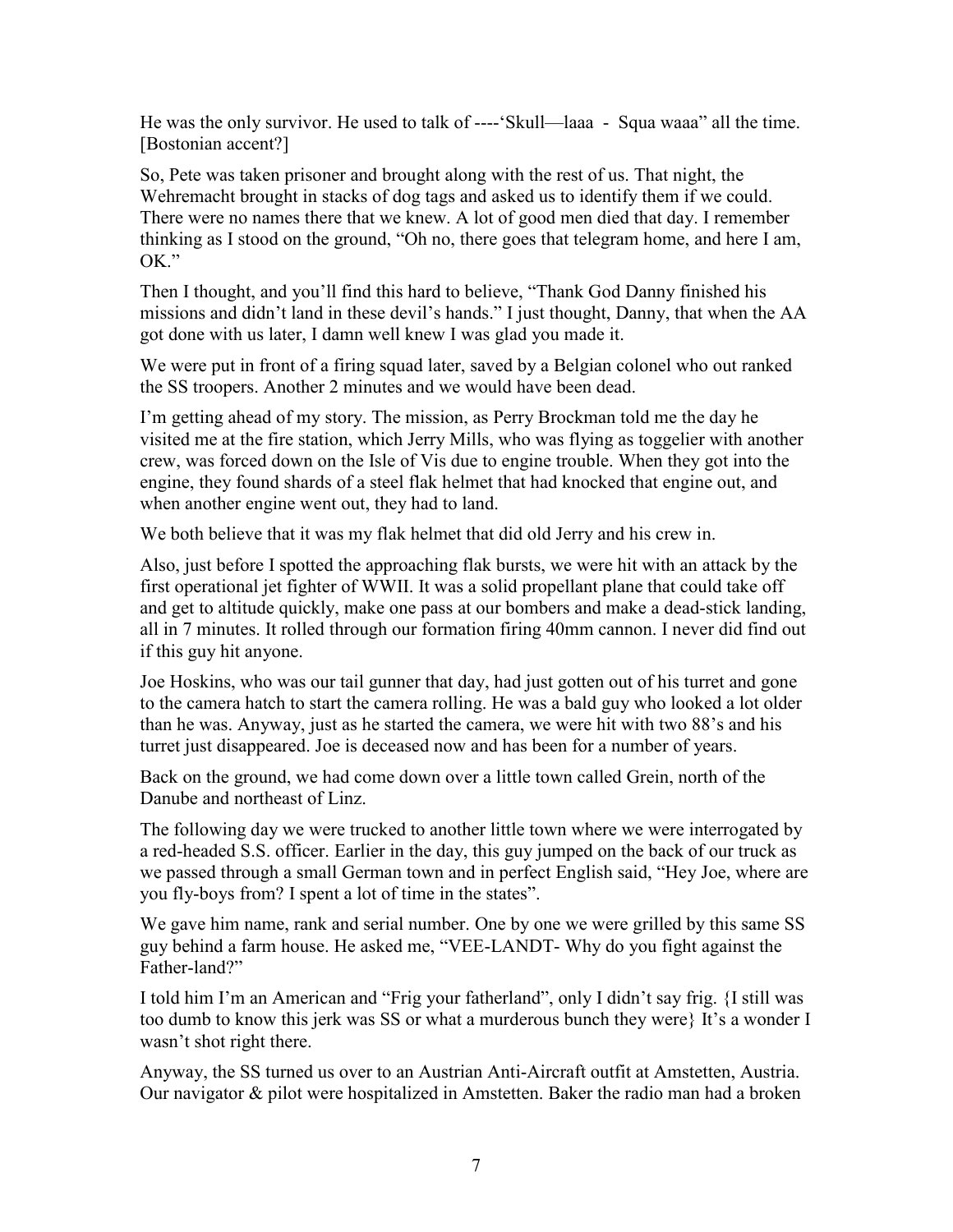ankle. The Austrians got him some crutches, somewhere. Anyway, we didn't go to a regular prison camp. We were hidden in a big room in this barracks. Baker spoke English and French. A polish soldier attached to the Austrians spoke Polish, French and German. Baker spoke French to the Pole who spoke German to the Austrians.

Turns out the Austrians hate the Germans with a passion. The commanding officer, an Austrian Colonel had a home up in the Alps 50 miles south of Amstetten called Hollenstein. He secretly begins slipping his troops, a few at a time from Amstetten to Hollenstein. Unbeknown to us, the SS has ordered the Austrians to send us up to a Stalag, but the Austrians had different plans for us. The Austrians were very, very good to us. They shared all of their meager rations with us, including a 5-lb chunk of limburger cheese. We put it under our parachutes in a locker but to no avail. It still stunk up the room.

An older man, Fritz Preibeish, a barber from Vienna, was our self-appointed protector, patron saint, father figure, etc. He was a heck of a guy and after the war we sent food and clothing packages to him for his family and kids in Vienna.

Anyway, the Saturday night before the end of the war in Europe, May 5, 1945, the doors burst open at 2 AM to our room. A bunch of Austrians with machine guns burst in.

We were thrown German Wehrmacht uniforms and ordered to put them on. We told them no, that the SS would shoot us as spies and it was strictly in violation of the Geneva Convention. They said, "Would you rather be shot by the SS later or by us now?"

We put on the uniforms. 9 Americans and 3 Austrians were jammed into a small van - Austrians in the front and the rest of us in the back. We were told we had many check points to get through. We were to put our heads down and pretend to be asleep at each check point. They were all manned by the SS. We had to go through one SS town that was a stronghold. All personnel there were SS.

Two miles from Amstetten this van crapped out. There's nothing worse than a bunch of jabbering Austrians who are not mechanics. So we sat and waited like sitting ducks. We had been given one pistol and one hand grenade. We were told to throw the grenade in one direction shoot anyone who opened the back door of the van, then scatter and run for our lives. We'd be on our own. If caught, we'd be killed.

After several hours, a big 6x6 with a tow bar showed up. Someone had gotten word to the C.O. and he had sent a truck back for us. We weren't allowed to get out of the van. We only had on caps and jackets. We had on American flight gear from the waist down and there were informants on every corner. So, we were towed through all our check points.

The three others, Fritz and the two Austrians, had burp guns hidden between their legs. They were armed to the teeth.

In absolute mental agony we went creeping along on crowded roads in that van. A kid named Brown, a real ding-a-ling who was captured after bailing out of a disabled B-24 used to fly spies in behind enemy lines at night, had joined us in Amstetten shortly after capture. He had diarrhea and in one SS stronghold, he insisted on getting out of the van. Fritz tried to stop him, but he ran into the woods. He came back a few moments later whistling while we sweat bullets. Little did we know his little jaunt would get several people killed and get us involved in a fire fight and firing squad.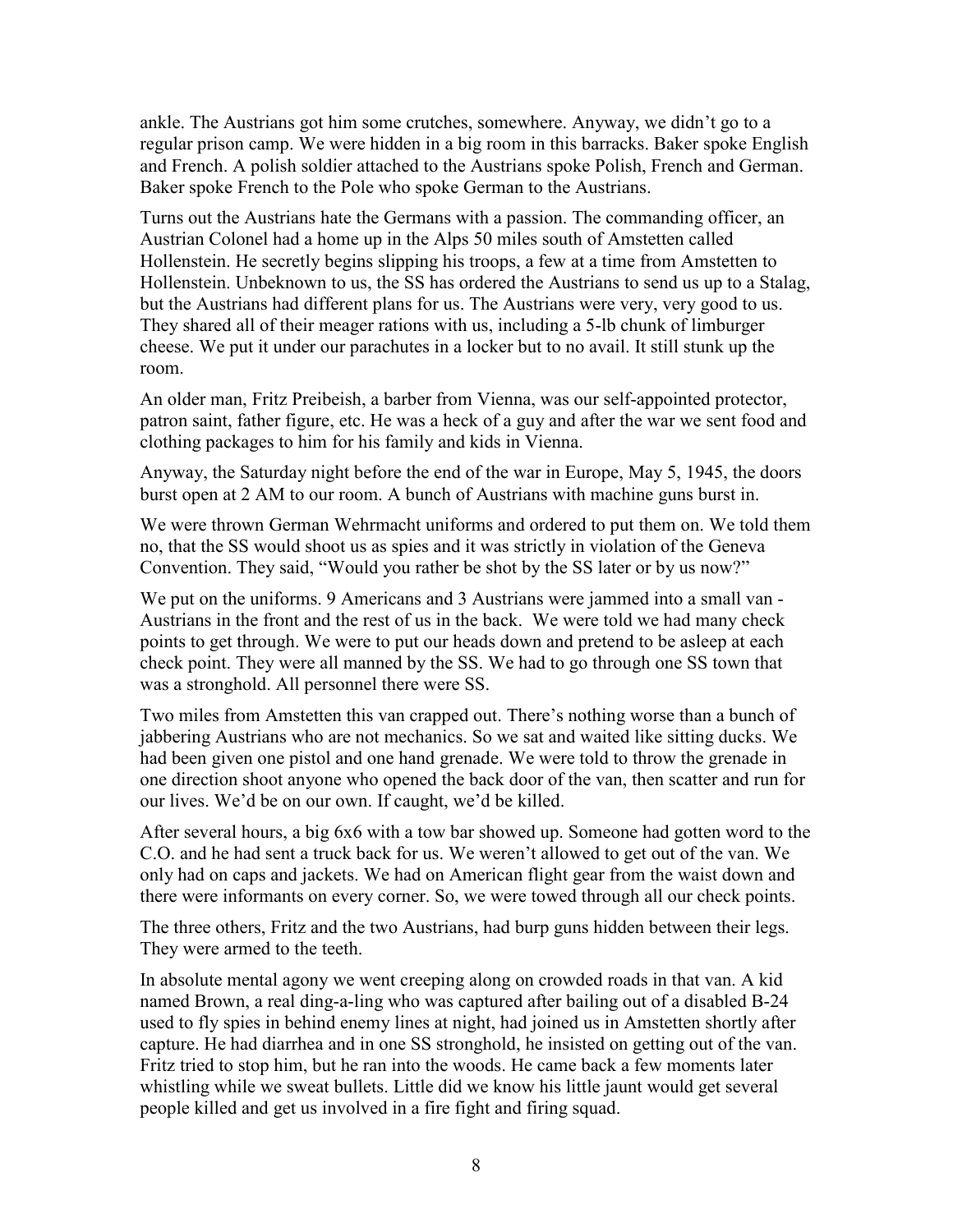Someone reported Brown to the SS who in turn sent a couple of troopers to check all vehicles on the road to Hollenstein. We had now been in this van for almost 12 hours. We couldn't pee or nothing. Traffic suddenly backed up and we were in a jam.

Fritz dispatched an Austrian to go ahead on foot. We heard shots—he came back & Fritz told us that he had to shoot the SS and dump their bodies in the bushes. We then went into Hollenstein. It was such gorgeous country and we were too damned scared to enjoy it.

The C.O.'s chalet was a narrow, tall multi-storied, quaint, very picturesque home, four stories tall. We were given a large fourth floor room with bunk beds. Pete DiGrasso, Bud Atcheson and myself went downstairs to the van to retrieve our uniforms, parachutes, etc.

We had stripped off the German stuff right after getting out of the van and out of site. I went upstairs and was called to the C.O.'s office. I was given a bottle of beer and was told that the Austrians planned to fight guerilla warfare, kill all the SS in the area and surrender the area to the American troops.

They showed me on a map where our troops were and the Russians advancing from the opposite direction. None of us knew at the time about the demarcation line, or that the American  $7<sup>th</sup>$  Army had reached it before the Russians.

The Austrians did not want the Russians to be in control—they much preferred the Americans.

As senior non-com I had to speak for the group. I told them that we were prisoners of war and under no circumstances would we join forces with the Austrians in a guerilla war that we were their prisoners and we would be in deep trouble with our own government. They said they were sorry to hear that and that they would respect our wishes. They said we were no longer prisoners and were free to go, although they could not guarantee our safety anywhere outside of Hollenstein.

I went back upstairs and told the guys what they had said. All of a sudden all hell broke loose outside. Machine gun slugs started coming in the windows and hitting the ceiling of our room.

Bud Acheson got halfway up a stair inside a set of French doors when someone opened up on him from outside. Slugs chewed up the stairs behind him. He threw the clothes he was carrying and charged up the stairs. He said DiGrasso was still in the truck and probably killed. Pete leaned down in the van for a match to light a cigarette when the SS opened up. The van had 50 holes like a zipper from front to back. DiGrasso dove on his belly, squirmed under the truck in the mud and went snake-style on his belly up the road where a Belgian trooper had captured him.

Two SS troopers had commandeered a battalion of Belgian troops who also were forced into the Wehrmacht. They were mostly 15 and 16 year old kids commanded by a full Belgian colonel.

Anyway, we could hear these troopers sliding against the walls with their burp guns as they approached our room. The Austrians had all split and ran into the forests. We were all alone.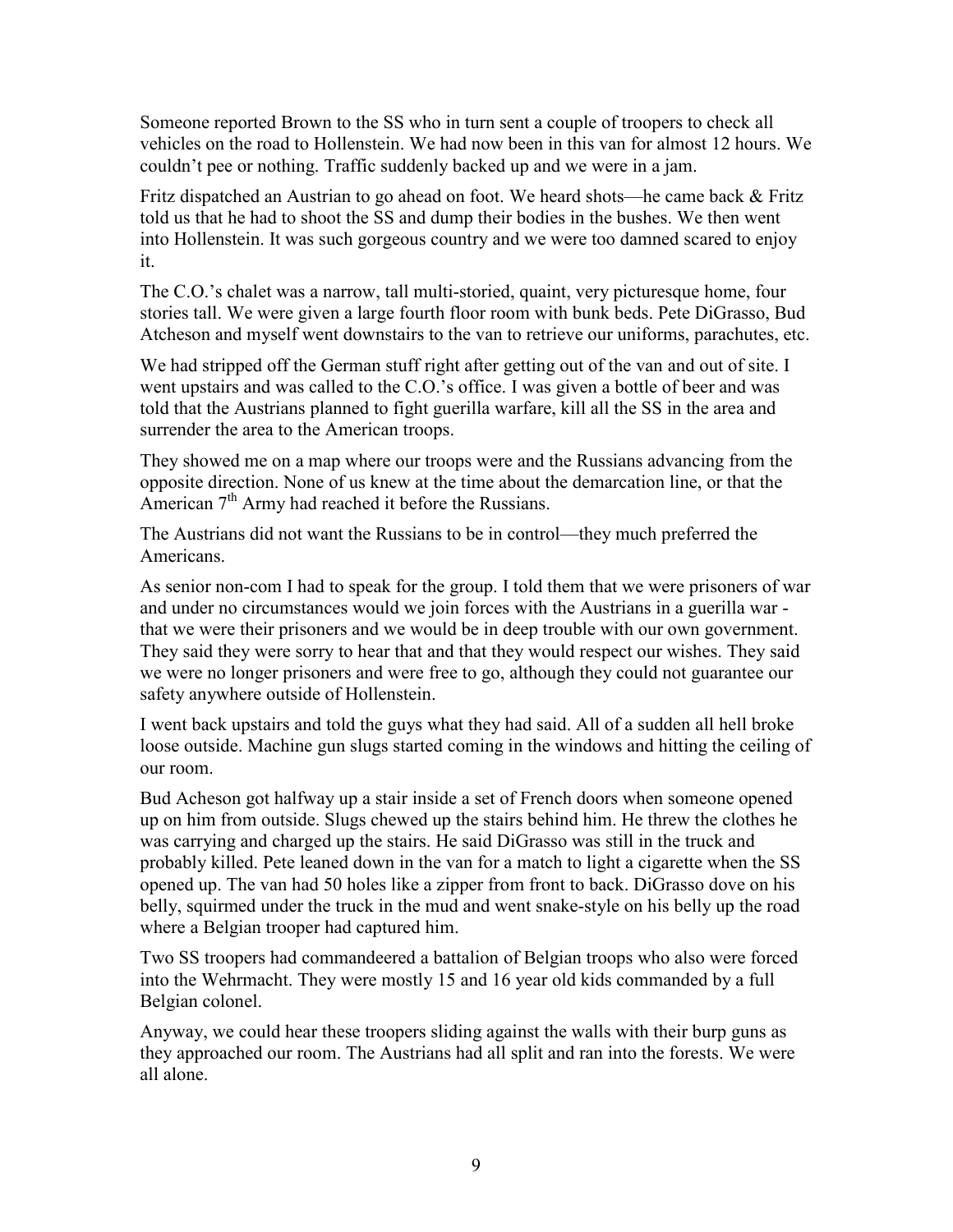Two young SS guys stepped into the doorway after Baker yelled "Comrade!" and slid the lone pistol out the door on the floor. They lined us up against the wall, flipped off the safety on their weapons, when in walks the full Belgian colonel. He ordered the SS men out. They wanted to kill him too, but he was a high ranking officer and they were enlisted men, so they obeyed.

We were moved to another barracks building in Hollenstein & held there Sunday and Monday nights.

Tuesday morning, we awoke to find the Belgian troops all gone. A mountain of rifles, hand grenades etc, all left behind. We could look across a broad canyon and see bumperto-bumper troop trucks, captured jeeps, oxen pulling carts, civilians and German soldiers all walking together or obviously running from something.

The inn-keepers told us that the Belgian troops had left at 2:30 that morning with no warning. We huddled and tried to decide what to do.

We had Baker on crutches, Scoggins with shrapnel in his leg, plus our pilot and navigator in the hospital at Amstetten. A local policeman volunteered to try and guide one of the men through to the American lines, 25 miles to the west. Bud Acheson volunteered to go for help. He put on the overseas cap of our dead co pilot and left with the local gendarme.

This was 7:30 in the morning. We waited most of the day, agreeing that if Bud was not back by 4 PM, we'd strike out on our own, armed to the teeth.

4 PM came and went and we went to the town square with rifles, grenades, etc., ordering everyone in earshot to throw down their arms. A German 6x6 under canvas tarp sitting on the edge of the square responded by all kinds of weapons being thrown out of the truck.

Then, a voice from within the truck, in perfect English said, "Hey you GI's, here are our guns. Come ride with us to your lines to surrender. We have wine and cheese we wish to share with you. The war was over this morning at 2:00 AM. Germany has surrendered".

And then he said "I spent 14 years in the states in Chicago. I am a naturalized citizen. I made the mistake of coming to Germany just before the war began and I was forced into the German army. Please, you have nothing to fear from us. THE WAR IS OVER!"

This was the first we knew that the war was over. This German then said, "The Russians are coming up that road on the opposite wall of the canyon. They'll be here very soon. Come, we must go now or be captured by them."

That decided it. We all climbed into the back of this truck. Joe Hoskins stood at the back of the truck looking forward down the road. We hadn't gone a mile out of Hollenstein when Joe let out a scream, "A flag! A flag! An American flag & jeeps and, good god, there's Bud and American soldiers!"

I want to tell you, Danny, that flag was the prettiest sight I ever saw in my whole life.

Major Browne, Bud Acheson and a squad of 12 men driving 4 jeeps with water-cooled 30's had come 25 miles behind enemy lines to rescue us. God, but those foot guys were tough, courageous men. We were just about hugged to death by them. They were as glad to see us as we were to see them.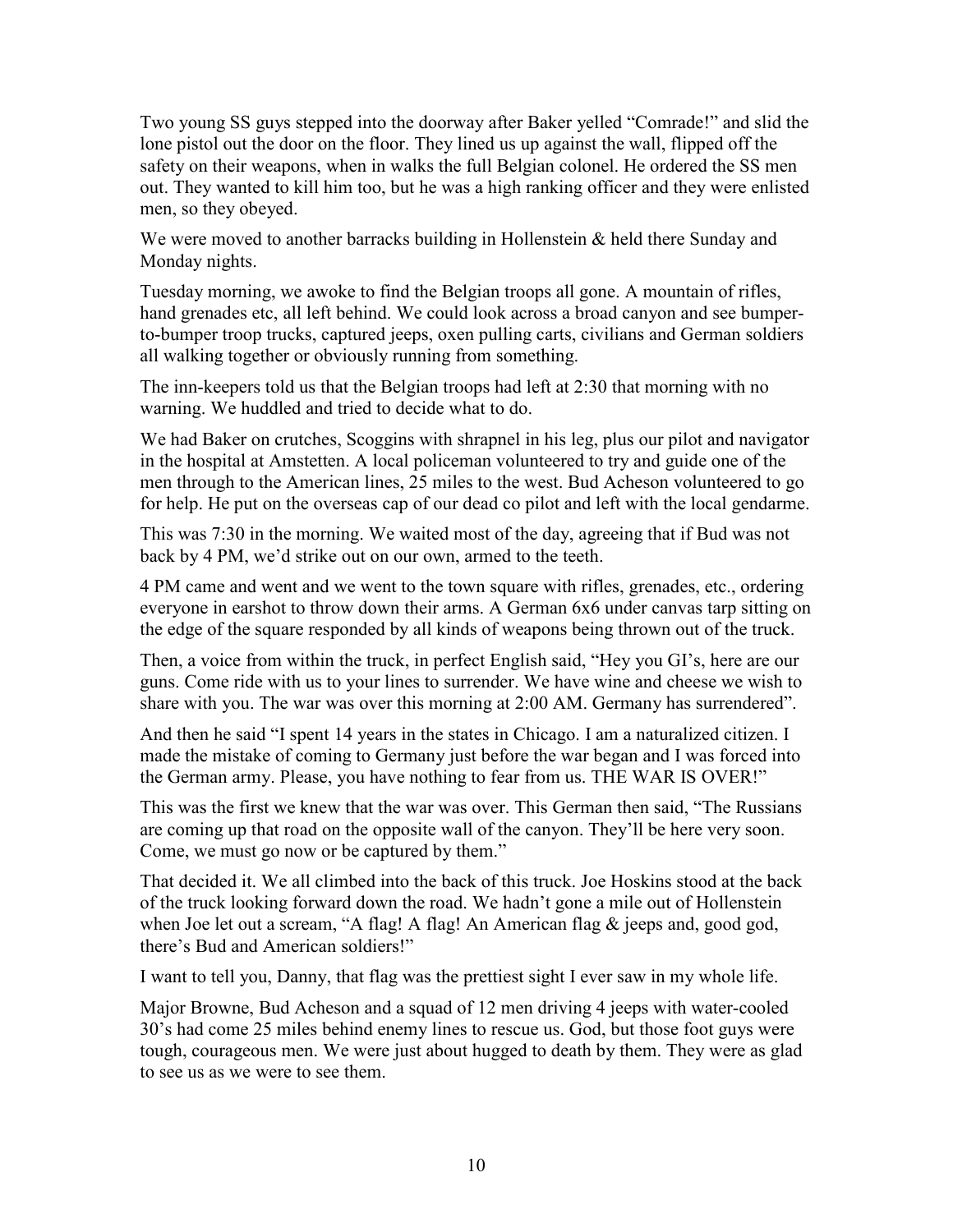We transferred into the jeeps, and in less than 3 miles, Pete DiGrasso had recaptured an American 6x6. We traveled along the Ems River and were fired on from across the river, but kept going. We recovered 6 more jeeps. The infantry guys stopped all kinds of trucks with German soldiers and ordered them to throw out their weapons. I sat in the back of a jeep armed to the teeth with a burp gun, 2 grenades and knee deep in Berettas, p-38's, and all kinds of hand weapons. These guys were trying to get us some lugers, but no luck.

This buck Sgt. next to me said, "Hell, you guys got to have some souvenirs to take home".

I kept several hand guns which I later gave away to some ex-POW's I met who had been prisoners for a couple of years and had absolutely nothing.

We finally arrived back at Styne which is where the  $7<sup>th</sup>$  Army waited for the Russians. An SS Division appeared at the bridge over the Ems leading into Styne and demanded to surrender. The commanding General turned them down flat, saying they would only get across by swimming the Ems. He had the bridge mined and brought up tanks after the SS commander said they would fight his way across. He and his troops did not get across although some tried to swim the river and drowned. But back to our story.

We were introduced by Major Browne to Col. Green, the C.O. Col. Green saw that we were quartered in civilian apartments and then had a dinner for us that evening. He kept calling me Captain and I'd say "oh, I'm not a Captain, Sir". But he just ignored it and went right on. We toasted the Air Corps, the Infantry, Motherhood and anything else we could think of. It was that overseas cap that Bud wore that morning. It was an officer's cap with piping and no insignia. Col. Green thought every flyer in the Air Corps was an officer. We didn't have the heart to tell him in front of his staff, so we went along with it.

The next day, a truck and driver was arranged and we started to bid Col. Green, Major Browne & the others goodbye and thanked them for all they had done for us.

We handed Col. Green a bunch of letters we had written the night before and if he would have them censored and sent on their way. He said "Oh, you can sensor your own. We do it the same way the Air Corps does. Officers sensor their own." "But Sir," I said, "none of us are officers. All of our officers are in the Amstetten Hospital or dead."

He put his head back and howled with laughter. "Son of a bitch—You mean I put on a formal inter-service dinner for a bunch of enlisted men?!" ---"We didn't have the heart to tell you, Colonel." "That's OK guys, the jokes on me. Wait till I tell my wife this one!"

We went by truck to headquarters for the Commanding General of the  $7<sup>th</sup>$  Army at White Hoven, Austria. The General greeted us, said he was glad to have us back and if we needed anything, just holler. God, those  $7<sup>th</sup>$  Army guys were good to us.

Dooney Scoggins and I confiscated some cognac from a truck the  $7<sup>th</sup>$  Army guys stopped. We got several bottles and 50 cases were soon all gone.

It was then I saw some of the political prisoners. God, I felt like crying. The  $7<sup>th</sup>$  Army guys described a Jewish camp they liberated. They were really choked up. I honestly don't know how some of those poor folks could walk. They were way past skin and bones. One of the medics told us that many were too far gone & they wouldn't be able to save them. It was really sad.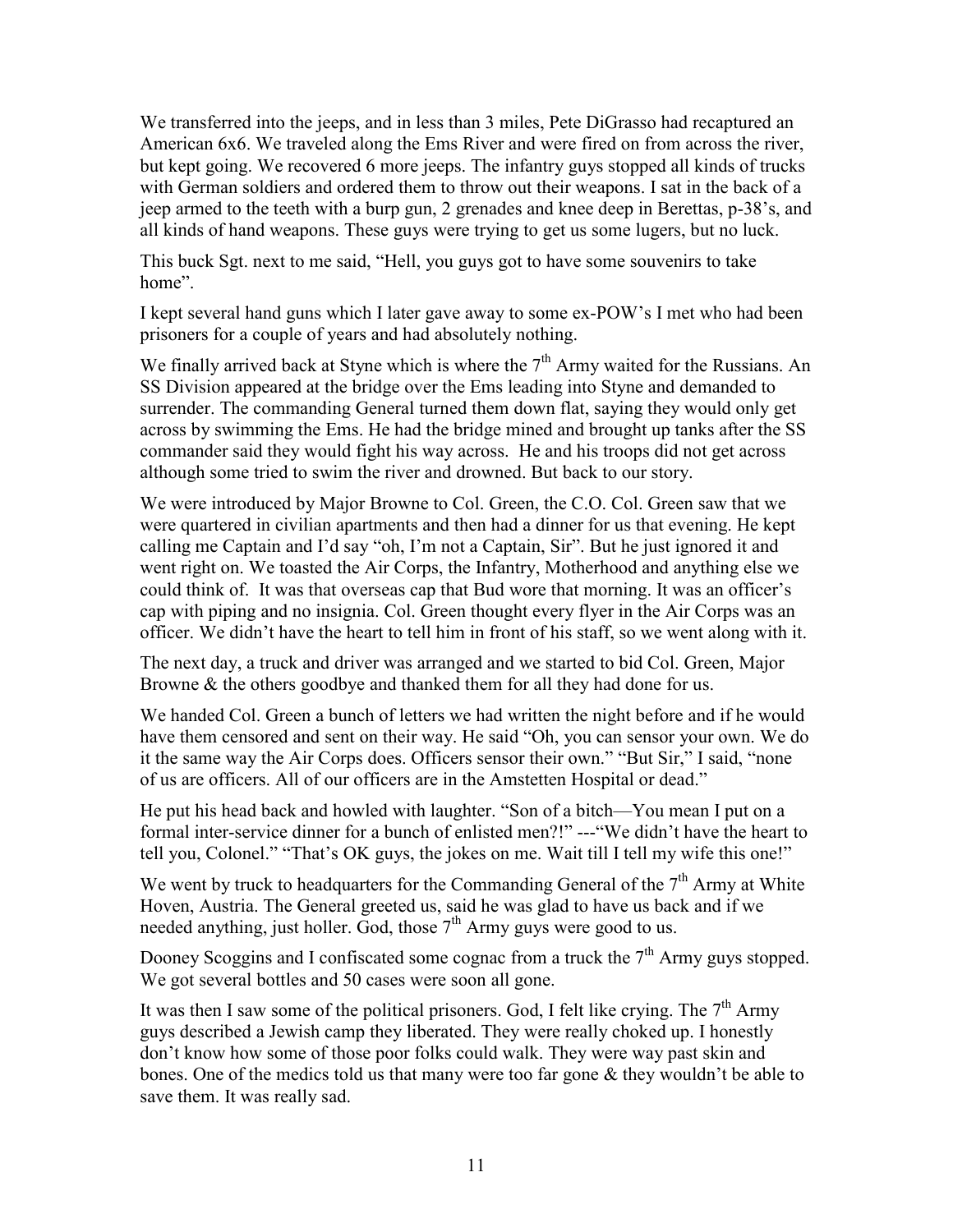Anyway, Dooney and I walked up to the manager's apt. right after viewing this and demanded a place to stay. The manager told us in sign language he had nothing for us.

Dooney pulled out a pistol, cocked it and said, "Wow, this thing needs cleaning". The manager looked like he was shot out of a cannon. He couldn't get some keys fast enough. We let ourselves into a nice apartment. Don't know where the owners were. Anyway, we slept under big down comforters that night. I went to sleep first while Dooney was cleaning his guns with a kit he found in the apartment. An explosion woke me suddenly and I came up with a pair of pistols, ready to fire. It was Dooney. His gun fired accidentally. The slug made a hole in the hardwood floor, 3 inches from my ear. I told him to knock it off and go to sleep before he got me killed. It was interesting that no one came to see who fired the shot.

Pete DiGrasso stayed in another apartment and came to chow the next morning wearing a pair of #13 wing tips. Pete only stood 5'2" or 5'3" as I recall.

We were trucked that day to a Luftwaffe field just outside Munich. It was to become a center for all returning POW's. When we got there, there were fewer than 4,000 troops and POWs. This field looked like a big farm. The hangars were built like big dairy barns, the runways were all grass and the barracks were all built under tree cover. The barracks were insulated with dozens of layers of what was like brown wrapping paper. We found that we could tear it off in single sheets, roll up in it and be fairly warm.

The American Armies had moved so quickly across Europe that supply lines couldn't keep up. We were on tight rations for a few days. That's how the Red Ball Express came into being. They finally caught up to us and by now we were 10,000 and counting.

Each day MATS flew in a formation of C-46's to fly us to Rheims, France. Each night we sat around a giant bon-fire and each man in turn related how he had come to be there. They were incredible. Half of us should have been dead and weren't.

One day we were told, a quartermaster depot had been set up nearby and we could get some GI issue stuff. I got my first and only Ike jacket there. It was a size 39. An odd size but I lucked out. I still have that jacket complete with  $15<sup>th</sup>$  patch and decorations. I plan to donate it to the 15<sup>th</sup> Air Force Museum at March Air Force Base in Riverside, California.

Finally, our turn came one morning and we were flown from Munich to Rheims. These MATS pilots thought they were hot stuff and were flying very tight formation flying. It made all of us nervous as hell. These guys weren't that good and were we glad to land. The plane landing behind us was greeted by General Eisenhower himself. We got to gather round and watch. He was a hell of a commander. One GI asked him why he couldn't take a German burp gun home as a souvenir. Eisenhower told his Adjutant to OK the request over his name. He then wished us well, God speed, got into his command car and departed. Somehow Pete DiGrasso didn't come with us. I wonder if he still has those #13s.

We were sent to a port battalion for processing. I walked over to an outdoor showing of "National Velvet". I wore my two souvenir pistols. When I came back to the tent all the guys were gone and the few of us left had been ripped off of all things of value. I had most of mine with me. I found the guys I had been with—Bud—Dooney—Baker, etc,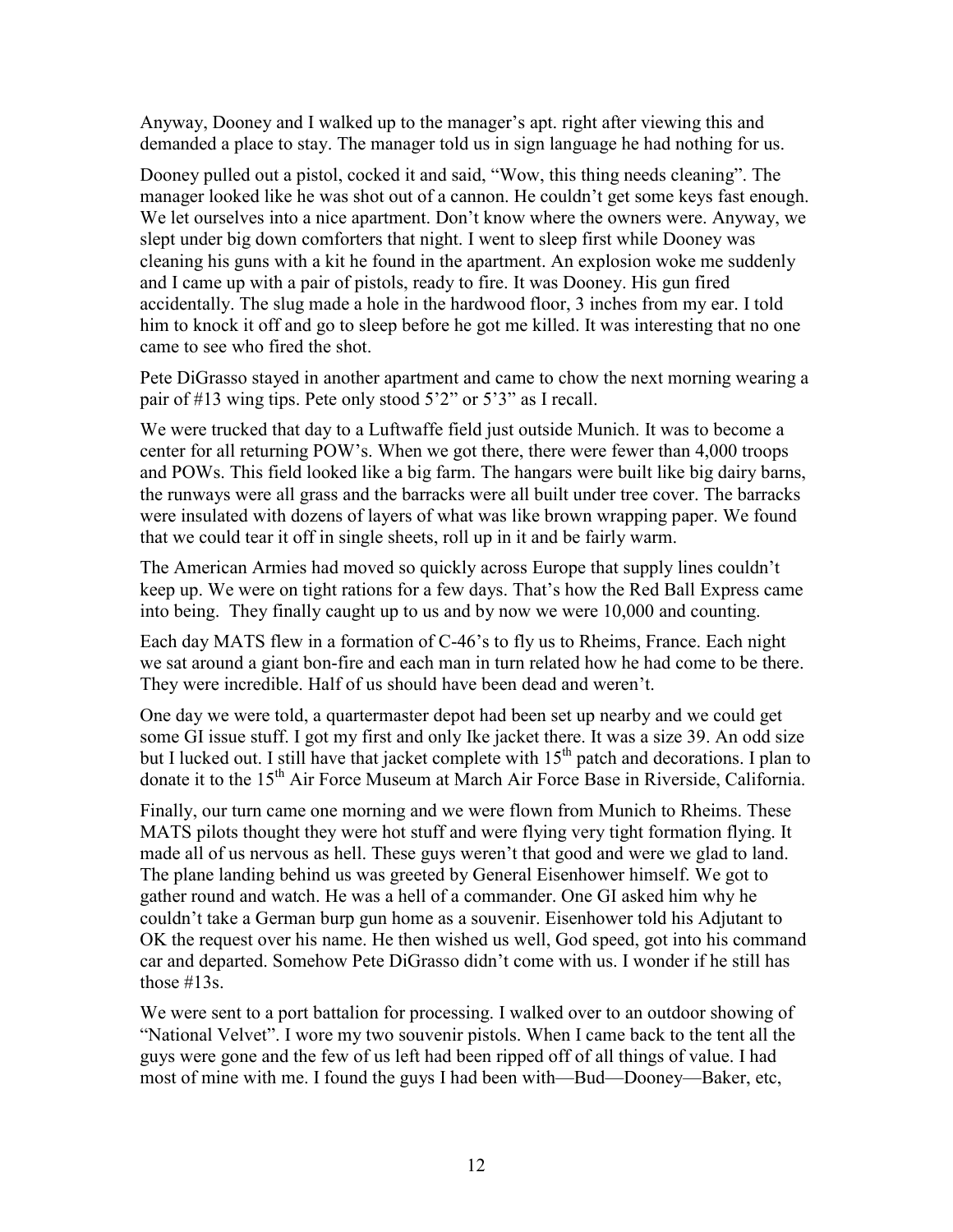had been put in a freight train and sent to Camp Lucky Strike. A tent camp of 100,000 men a few miles north of Le Harve.

The next morning, an infantry Lt. who was also left behind got us on a very classy passenger train with officers only—so once again, our 2<sup>nd</sup> Lt. promoted 4 of us to Commissioned Officer status, and that's how we got to Camp Lucky Strike. I never saw any of those guys again until John LaZier spotted me last October in Tucson, April 16, 1991.

Sorry for the delay, Danny, but I'm a brand new grandpa. My youngest son, Darren and his wife, Mary, presented me with a 6 lb, 12 oz baby grandson. We dropped everything here and rushed to California and got there just minutes after the birth. My grandson is one month old as of yesterday and now weighs 9 lbs. Then I had to take off for Tucson and my doctor and a blood test. Still holding my own, nicely.

But back to Europe. Camp Lucky Strike was northeast of Le Havre, France. It was a tent city of 100,000 men. We were given still more shots [no military records] and deloused for the fifth time. I ran into an old classmate from my hometown who was captured during the Battle of the Bulge. He was ahead of me in processing and shipped out to state-side before I did. He promised to call my folks and let them know I was OK, and as it turned out, that was the first word that they had that I was OK. I was only a couple of days away from getting home when they got the telegram telling them that I was returned to Army control. It didn't say I was OK or wounded or what. Strange----- the Army.

The only other word they had was from a colonel at group telling them I was MIA. I always thought it a little strange that Ernie or the Squadron Commander didn't write and tell them what they knew. If they did, my folks never got it. It really didn't surprise me about Ernie [pilot]. He was a hard man to know.

Anyway, they finally hauled us to Le Havre and it was so strange. All buildings close to the wharfs were rubble. The only thing standing untouched in the midst of the rubble was a giant marble monument to the heroes of WWI.

We boarded the General Buckner, a troop transport with 7,000 men and crew and sailed the next morning. We could see the White Cliffs of Dover in the distance. We were supposed to take  $3\frac{1}{2}$  days to Newport News, VA but they really poured the coal to that baby. They said it could outrun the fastest subs during the war, and we were in sight of the harbor at Newport News the sunrise of the fourth day. We had crossed in under 80 hours. The sea was so calm we had to eyeball the bow for two or three minutes to see it move up or down slightly.

We disembarked to Camp Patrick Henry, a gorgeous camp. I saw the story of GI Joe with Mitchum and Burgess Meredith , got more shots, new uniform, blankets—hair cuts and absolutely terrific chow. We had learned to get by with two meals a day at sea. We were packed in like sardines on hammocks. One fart and the fight was on. And it's true--- the Navy really does eat beans for breakfast.

We'd get done with one meal and line up for the next, and they played Glenn Miller Army Air Force records all the way back. I was sure I'd died and gone to heaven.

After Patrick Henry, we were loaded on a train full of POWs all bound for California. Someone took chalk and decorated the outside of the train with big signs "EX-GERMAN